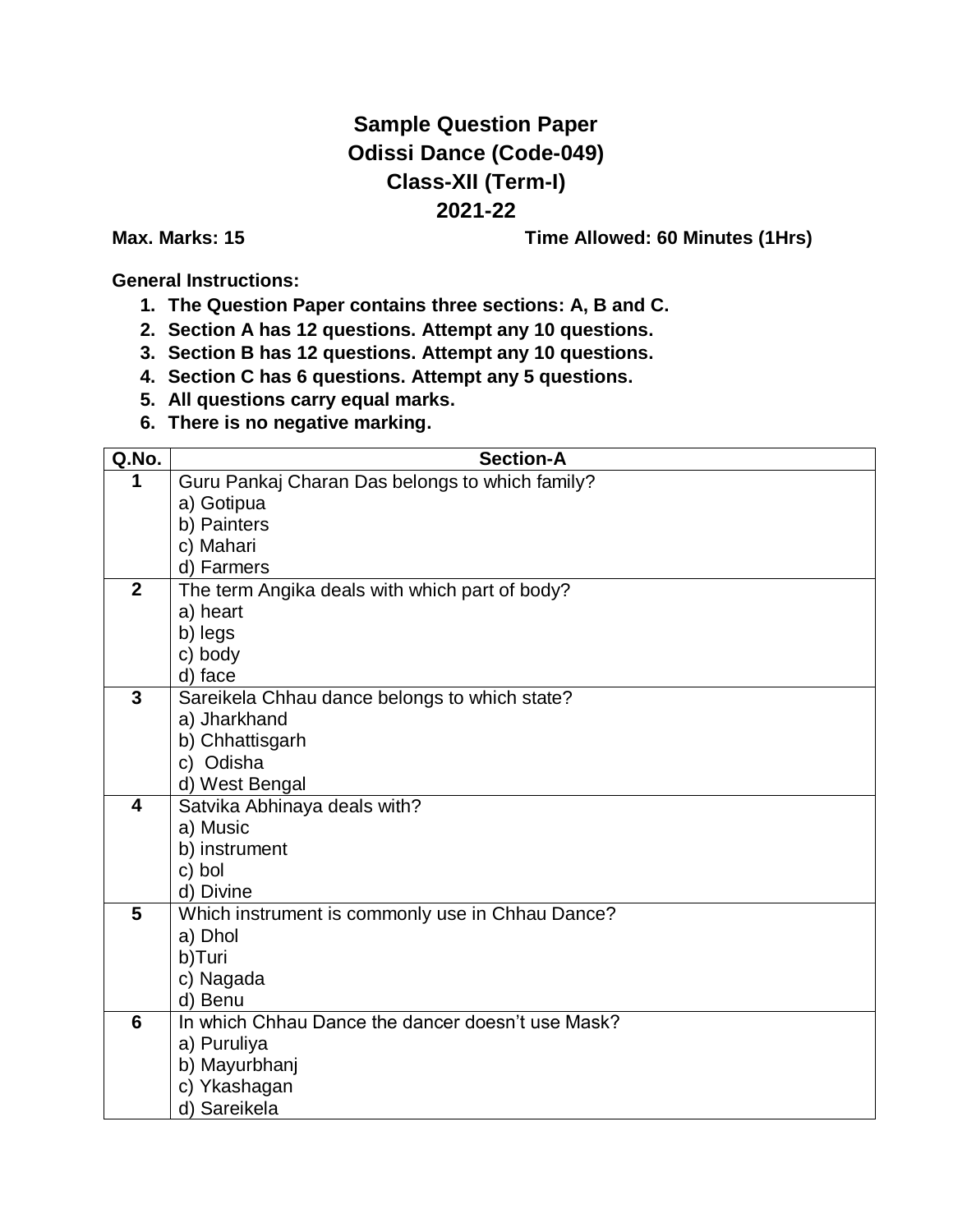| $\overline{7}$ | The Vachika Abhinaya deals with?                       |
|----------------|--------------------------------------------------------|
|                | a)song                                                 |
|                | b)costume                                              |
|                | c) body                                                |
|                | d) ornaments                                           |
| 8              | Natya Shastra written by?                              |
|                | a) Mahakavi Bhas                                       |
|                | b) Maheswar Mahapatra                                  |
|                | c) Bharat Muni                                         |
|                | d) Nandikeshwar                                        |
| 9              | Aharya Abhinaya deals with?                            |
|                | a) Costume                                             |
|                | b) mardal                                              |
|                | c) body                                                |
|                | d) emotion                                             |
| 10             | Chhau Dance belongs to which category?                 |
|                | a) Classical                                           |
|                | b) Folk                                                |
|                | c) Ballet                                              |
|                | d) contemporary                                        |
| 11             | Nandikeshwar is Author of which Text?                  |
|                | a) Abhinaya Chandrika                                  |
|                | b) Meghdoot                                            |
|                | c) AbhnayaDarpan                                       |
|                | d) Natyashastra                                        |
| 12             | Guru Devaprasad das was born in which place of Odisha? |
|                | a)Puri                                                 |
|                | b) Rghurajpur                                          |
|                | c) Cuttuck                                             |
|                | d) Baleswar                                            |
|                | <b>Section-B</b>                                       |
| 13             | Purulia Chhau uses which types of Mask?                |
|                | a) small                                               |
|                | b) Big                                                 |
|                | c) none                                                |
|                | d) medium                                              |
| 14             | Ektaali has how many beats?                            |
|                | a) One                                                 |
|                | b) six                                                 |
|                | c)four                                                 |
|                | d) five                                                |
| 15             | Tribhangi pose depicts how many bends of our body?     |
|                | a)Two                                                  |
|                | b) four                                                |
|                | c) three                                               |
|                | d) five                                                |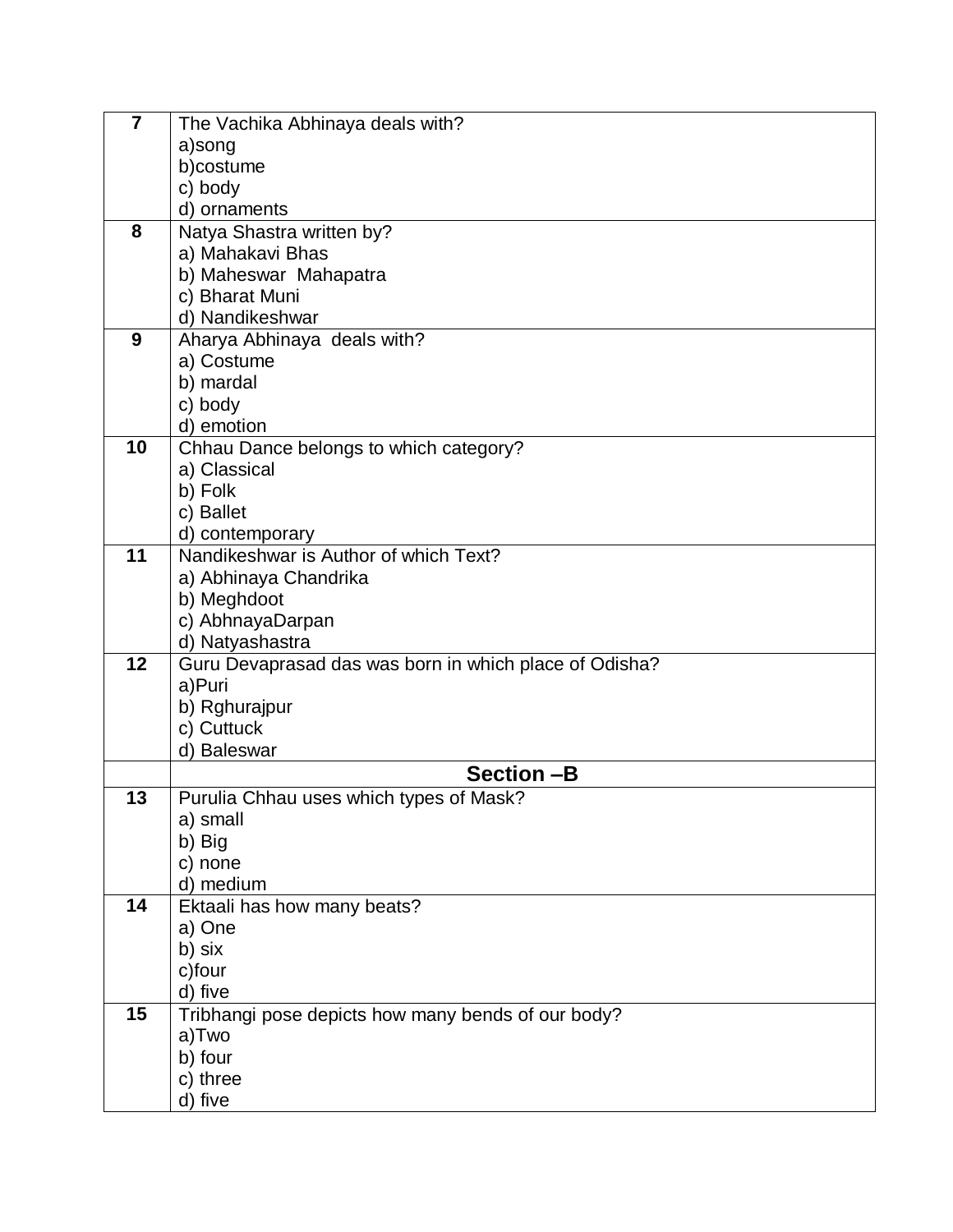| 16 | Abhinaya Chandrika is written in which Language?         |
|----|----------------------------------------------------------|
|    | a) Odiya                                                 |
|    | b) Sanskrit                                              |
|    | c) Telagu                                                |
|    | d) Pali                                                  |
| 17 | Guru Pankaj Charan Dash has which style of Odissi Dance? |
|    | a)Gotipua                                                |
|    | b) Devdasi                                               |
|    | c) Mahari                                                |
|    | d) Sambalpuri                                            |
| 18 | Which text particularly talks about Odissi Aharya?       |
|    | a) Natya Shastra                                         |
|    | b) Abhinay Darpan                                        |
|    | c) Abhinay Chandrika                                     |
|    | d) Geet Govind                                           |
| 19 | Vachika Abhinay talks about?                             |
|    | a) Bhaav                                                 |
|    | b) rasa                                                  |
|    | c) Dialogue                                              |
| 20 | d) Mudra                                                 |
|    | How many Sattvik Bhavas are there?                       |
|    | $a)$ 4                                                   |
|    | b) 9<br>c) 8                                             |
|    | $d)$ 1                                                   |
| 21 | When was Natyashastra written?                           |
|    | a) 800BCE                                                |
|    | b) 200BCE                                                |
|    | c) 1500CE                                                |
|    | d) 2000BCE                                               |
| 22 | Which Chhau dance uses back flip continuously?           |
|    | a) Purulia                                               |
|    | b)Sareikela                                              |
|    | c) Mayurbhanj                                            |
|    | d) None of these                                         |
| 23 | What is the name of opposite turn Bhramari?              |
|    | a) Utpluta Bhramari                                      |
|    | b) Akasha Bhramari                                       |
|    | c) Viparita Bhramari                                     |
|    | d) Anga Bhramari                                         |
| 24 | Generally Pallavi dance deals with?                      |
|    | a) technique                                             |
|    | b) Abhinaya                                              |
|    | c) hand gesture                                          |
|    | d) rasa                                                  |
|    |                                                          |